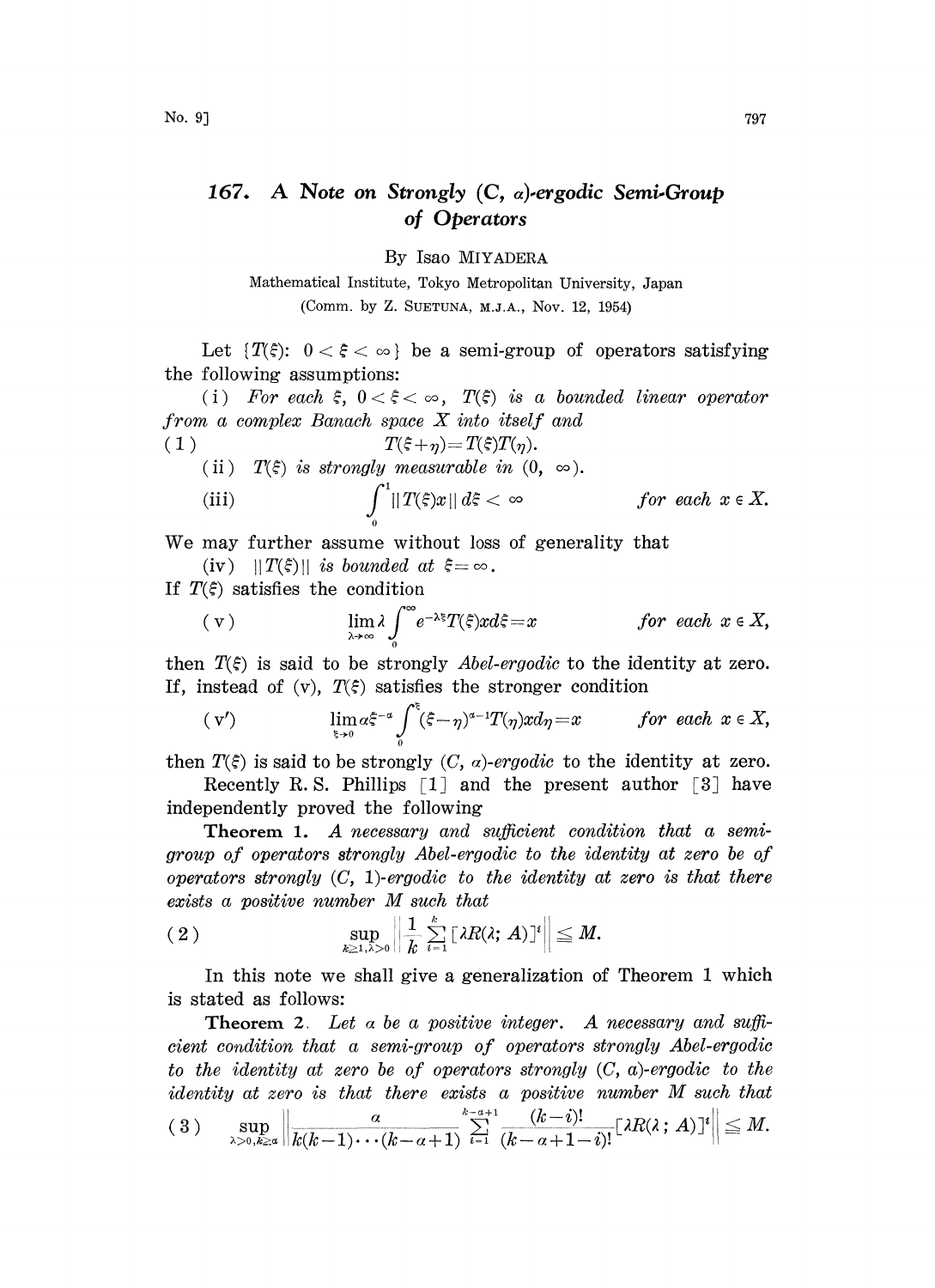798 I. MIYADERA [Vol. 30,

We denote the infinitesimal generator of  $T(\xi)$  by A and the domain of A by  $D(A)$ . If  $T(\xi)$  is a semi-group of operators strongly Abel-ergodic to the identity at zero, then the following properties are known  $\lceil 1 \rceil$ ,  $\lceil 3 \rceil$ .

(a) The operator  $R(\lambda; A)$  defined by

(4) 
$$
R(\lambda \,;\, A)x = \int_{0}^{\infty} e^{-\lambda \xi} T(\xi) x d\xi \qquad \text{for each } \lambda > 0,
$$

is <sup>a</sup> bounded linear operator from X into itself.

(b) 
$$
R(\lambda; A)(\lambda - A)x = x
$$
 for each  $x \in D(A)$ ,  
\n $(\lambda - A)R(\lambda; A)x = x$ 

 $for~~each~~x~~such~~that~~\lim_{\xi\to 0}~\xi^{-1}\int^\xi\! T(\eta)xd\eta\!=\!x.$ 

 $(c)$   $D(A)$  is a dense subset in X.

We remark that the  $(C, \alpha)$ -ergodicity implies the Abel-ergodicity.

**Proof of Theorem 2.** By the conditions (b) and (c) or  $(4)$ , we obtain the resolvent equation

(5)  $R(\lambda; A) - R(\mu; A) = -(\lambda - \mu)R(\lambda; A)R(\mu; A)$ 

for positive numbers  $\lambda$  and  $\mu$ , and then

$$
(6) \qquad [\lambda R(\lambda \,;\,A)]^{k}x = \frac{\lambda^{k}}{(k-1)!} \int_{0}^{\infty} e^{-\lambda \tau} \tau^{k-1} T(\tau) x d\tau, \qquad k=1, 2, \ldots,
$$

from (4) and (5). For any positive integer  $\alpha$ , we get

$$
\frac{\lambda^{k+1}}{k!} \int_{0}^{\infty} e^{-\lambda \xi} \xi^{k} \Big[ \alpha \xi^{-\alpha} \int_{0}^{\xi} (\xi - \tau)^{\alpha - 1} T(\tau) x d\tau \Big] d\xi
$$
\n
$$
= \frac{\lambda^{k+1}}{k!} \int_{0}^{\infty} T(\tau) x \Big[ \int_{\tau}^{\infty} \alpha e^{-\lambda \xi} \xi^{k-\alpha} (\xi - \tau)^{\alpha - 1} d\xi \Big] d\tau
$$
\n
$$
= \frac{\lambda^{k+1}}{k!} \alpha \sum_{i=0}^{\alpha - 1} (-1)^{i} \binom{\alpha - 1}{i} \int_{0}^{\infty} \tau^{i} T(\tau) x \Big[ \int_{\tau}^{\infty} \xi^{k-1-i} e^{-\lambda \xi} d\xi \Big] d\tau
$$
\n
$$
= \frac{\lambda^{k+1}}{k!} \alpha \sum_{i=0}^{\alpha - 1} (-1)^{i} \binom{\alpha - 1}{i} \Big[ \frac{1}{\lambda} \int_{0}^{\infty} e^{-\lambda \tau} \tau^{k-1} T(\tau) x d\tau
$$
\n
$$
+ \frac{k-1-i}{\lambda^{2}} \int_{0}^{\infty} e^{-\lambda \tau} \tau^{k-2} T(\tau) x d\tau + \cdots
$$
\n
$$
+ \frac{(k-1-i)!}{\lambda^{k-i}} \int_{0}^{\infty} e^{-\lambda \tau} \tau^{i} T(\tau) x d\tau \Big],
$$

where 
$$
k \ge a
$$
. Therefore we have by (6)  
\n
$$
\frac{\lambda^{k+1}}{k!} \int_{0}^{\infty} e^{-\lambda \xi} \xi^{k} \bigg[ a \xi^{-a} \int_{0}^{\xi} (\xi - \tau)^{a-1} T(\tau) x d\tau \bigg] d\xi
$$
\n
$$
= \frac{a}{k!} \sum_{i=0}^{a-1} (-1)^{i} {a-1 \choose i} \{ (k-1)! \big[ \lambda R(\lambda; A) \big]^{k}
$$
\n
$$
+ (k-1-i)(k-2)! \big[ \lambda R(\lambda; A) \big]^{k-1} + \cdots
$$
\n
$$
+ (k-1-i)! i! \big[ \lambda R(\lambda; A) \big]^{i+1} \bigg\} x
$$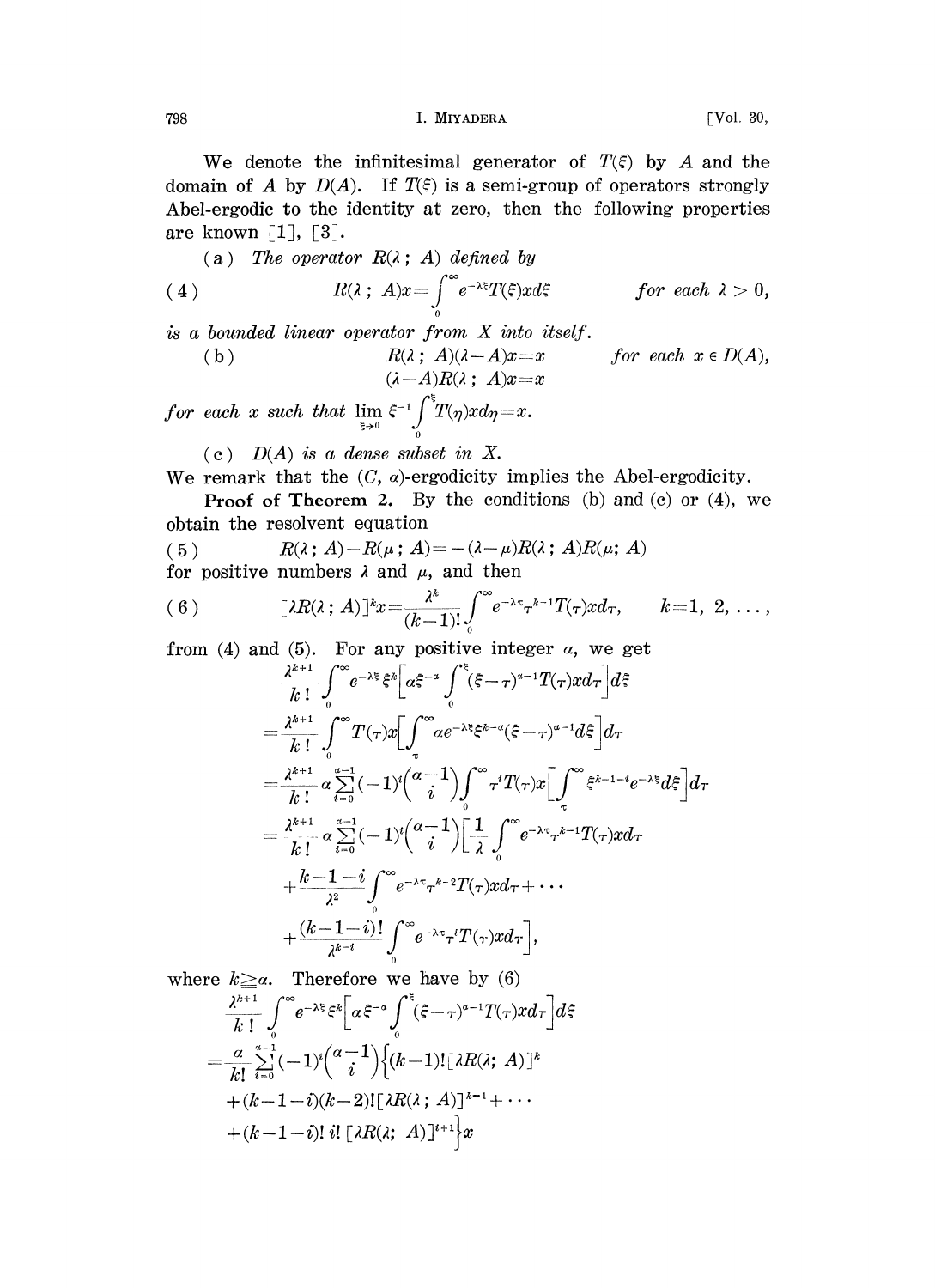$$
=\frac{\alpha}{k(k-1)\cdots(k-\alpha+1)}\left\{\frac{(k-1)!}{(k-\alpha)!}\left[\lambda R(\lambda; A)\right]^{k}\sum_{i=0}^{n-1}(-1)^{i}\binom{\alpha-1}{i} + \frac{(k-2)!}{(k-\alpha)!}\left[\lambda R(\lambda; A)\right]^{k-1}\sum_{i=0}^{n-1}(-1)^{i}\binom{\alpha-1}{i}(k-1-i)+\cdots + \frac{(k-\alpha)!}{(k-\alpha)!}\left[\lambda R(\lambda; A)\right]^{k-n+1}\sum_{i=0}^{n-1}(-1)^{i}\binom{\alpha-1}{i}(k-1-i)\cdots(k-\alpha+1-i) + \cdots + \frac{(\alpha-1)!}{(k-\alpha)!}\left[\lambda R(\lambda; A)\right]^{n}\sum_{i=0}^{n-1}(-1)^{i}\binom{\alpha-1}{i}(k-1-i)\cdots(\alpha-i) + \frac{(\alpha-2)!}{(k-\alpha)!}\left[\lambda R(\lambda; A)\right]^{n-1}\sum_{i=0}^{n-2}(-1)^{i}\binom{\alpha-1}{i}(k-1-i)\cdots(\alpha-1-i)+\cdots + \frac{1!}{(k-\alpha)!}\left[\lambda R(\lambda; A)\right]^{n}\sum_{i=0}^{1}(-1)^{i}\binom{\alpha-1}{i}(k-1-i)\cdots(2-i) + \frac{(k-1)!}{(k-\alpha)!}\left[\lambda R(\lambda; A)\right]^{k}x.
$$

Let us put

$$
F(x) = x^{k-a}(x-1)^{a-1} = \sum_{i=0}^{a-1} (-1)^i {a-1 \choose i} x^{k-1-i}.
$$

Then it is obvious by the Leibniz formula that

$$
F^{(j)}(1) = \sum_{i=0}^{\alpha-1} (-1)^i {(\alpha-1)(k-1-i)\cdots(k-j-i)}
$$
  
\n
$$
= \begin{cases}\n0 & \text{for } j \leq \alpha-2, \\
(\alpha-1)! & \text{for } j = \alpha-1, \\
(j-\alpha+1)(\alpha-1)!(k-\alpha)\cdots(k-j) & \text{for } k-1 \geq j \geq \alpha.\n\end{cases}
$$

Thus we obtain

$$
(7) \qquad \frac{\lambda^{k+1}}{k!} \int_0^{\infty} e^{-\lambda \xi} \xi^k \bigg[ a \xi^{-\alpha} \int_0^{\xi} (\xi - \tau)^{\alpha - 1} T(\tau) x d\tau \bigg] d\xi
$$
\n
$$
= \frac{\alpha}{k(k-1) \cdots (k-\alpha+1)} \sum_{i=1}^{k-\alpha+1} \frac{(k-i)!}{(k-\alpha+1-i)!} [\lambda R(\lambda; A)]^i x \quad \text{for } k \ge \alpha.
$$

We first prove the necessity. From the strong  $(C, \alpha)$ -ergodicity and the condition (iv), there exists a positive number  $M$  such that

(8) 
$$
\left\| \alpha \xi^{-\alpha} \int_0^{\xi} (\xi - \tau)^{\alpha - 1} T(\tau) x d\tau \right\| \leq M ||x|| \quad \text{for } \xi > 0.
$$

Thus we have the relation  $(3)$  by  $(7)$  and  $(8)$ .

On the other hand, using the well-known theorem that if  $f(\xi)$  is a bounded continuous function and  $k/\lambda \rightarrow \gamma$   $(\lambda = \lambda(k) \rightarrow \infty, k \rightarrow \infty)$  then

$$
\frac{\lambda^{k+1}}{k!} \int_0^\infty e^{-\lambda \xi} \xi^k f(\xi) d\xi \to f(\eta),
$$

we have by (7)